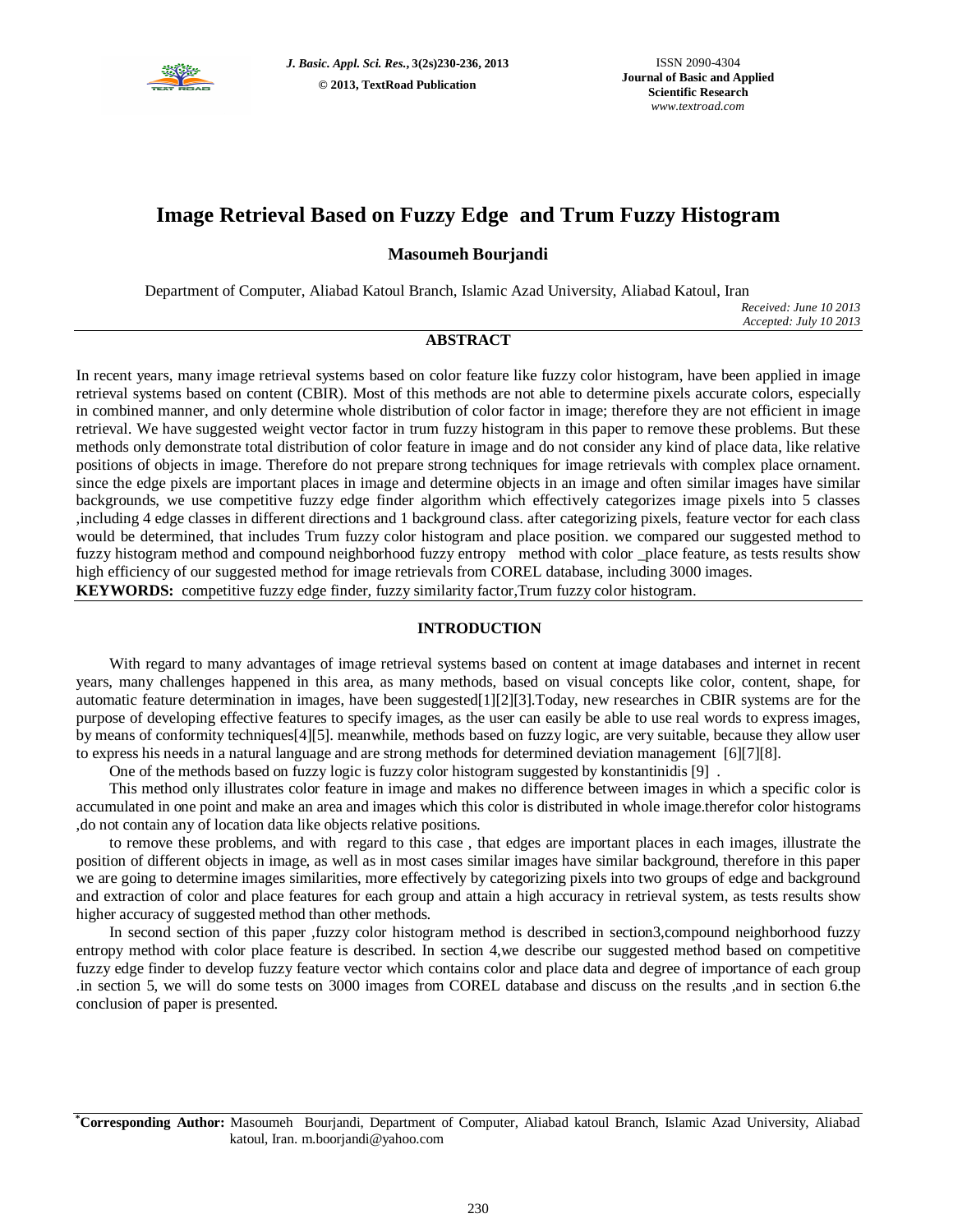### **Image retrieval based on fuzzy color histogram**

Fuzzy color histogram is a feature in each color image, that shows color used in an image. Establishing fuzzy color histogram has 3stages.in stage 1 is determining color spaces, stage2 is fuzzy member ship function, and last stage is determining fuzzy rules.

We use  $1^*a^*b^*$  color space which is very close to colors that human eyes can realize. in this color space, component  $1^*$ dimension rates lightness, a\* is the portion of green to red, and b\* is the portion of blue to yellow. For effective use of these color components in retrieval systems, each of components a\*and b\* are divided into 5groups and l\*divided into 3 groups[10].Therefore by means of this color space and triangular membership functions[10].the amount of fuzzy membership of each pixel to each color was determined and then by means of fuzzy rules27,that is shown in[9] output of fuzzy system, which is the operation of exact determining of color of each pixel in one of 10 "blue, grey, red, orange ,yellow ,green, green blue, blue, mauve ,white " colors, will be determined.

#### **Compound neighborhood fuzzy entropy method with color place feature**

in this method besides color feature ,based on fuzzy color histogram discussed in section2,edge and place data are also used to describe images more. effectively one of the methods based on fuzzy logic to consider edge data is applying quantized fuzzy entropy histogram (11) (12).in this method firs the color amount of all pixels by means of HSV space are quantized into 72 classes and include 8 components to describe clue amounts, 3components to describe degree of darkness and3 components to determine degree of color lightness. So 3 dimensional HSV color space, changes into 1dimentional space:

 $Q = 9H + 3S + V$  (1) As, Q amounts range into the set between 0 to 71.

to determine the amount of fuzzy entropy of each pixel ,one neighborhood with radius1 around each pixel is considered and 3 amount of max, min, mean which are maximum amount, minimum amount and ,mean amount of quantized color, respectively are in considered neighborhood ,will be determined and parameter H based on these amount is defined as:

I=max {max-mean, mean-min}

Membership function by use of parameter I is determined as:

$$
\mu(i, j) = 1 - \frac{1}{2} \left( \frac{Q(i, j) - mean}{I} \right)^2 \tag{2}
$$

fuzzy entropy of pixel existing in place position  $(i, j)$  is determined as:

$$
H(i, j) = -\mu(i, j) \times \log(\mu(i, j)) - (1 - \mu(i, j)) \times \log(1 - \mu(i, j))
$$
 (3)

Then, the mean of quantized fuzzy entropy in chosen neighborhood will be determined and is considered as E (i,j)will be quantized into 20 columns for the purpose of describing edge data with uniformity:

If  $k*0.05 \le E(i,j) \le (k+1)*0.05$  then  $p(i,j) = E(i,j)$  for  $k=0,...18$ 

If  $0.95 \le E(i,j) \le 1$  then  $p(i,j) = 19$ 

fuzzy entropy histogram is also formulated as:

$$
H_e(p) = \frac{1}{mn} \sum_{i=1}^{m} \sum_{j=1}^{n} \delta(p(i, j) - p), \forall p \in p \quad (4)
$$

to consider place data ,place position of each group determined edges was put into a separate formula and finally will be determined by verifying the mean of them to define place position of each 20 edge groups, based on formulas:

$$
\overline{X}_{i} = \frac{1}{|A_{i}|} \sum_{(x,y)\in A_{i}} x
$$
\n
$$
\overline{y}_{i} = \frac{1}{|A_{i}|} \sum_{(x,y)\in A_{i}} y
$$
\n(5)

Ai : number of pixels in ith edge group

Xi , Yj: means of the ith edge place position

After feature extraction procedure from images, similarity feature will be used as an important parameter to determine the extent of similarity or dissimilarity between images to human sense (understanding).formula 10 shows fuzzy similarity factor which covers3 color, edge and place position features very well: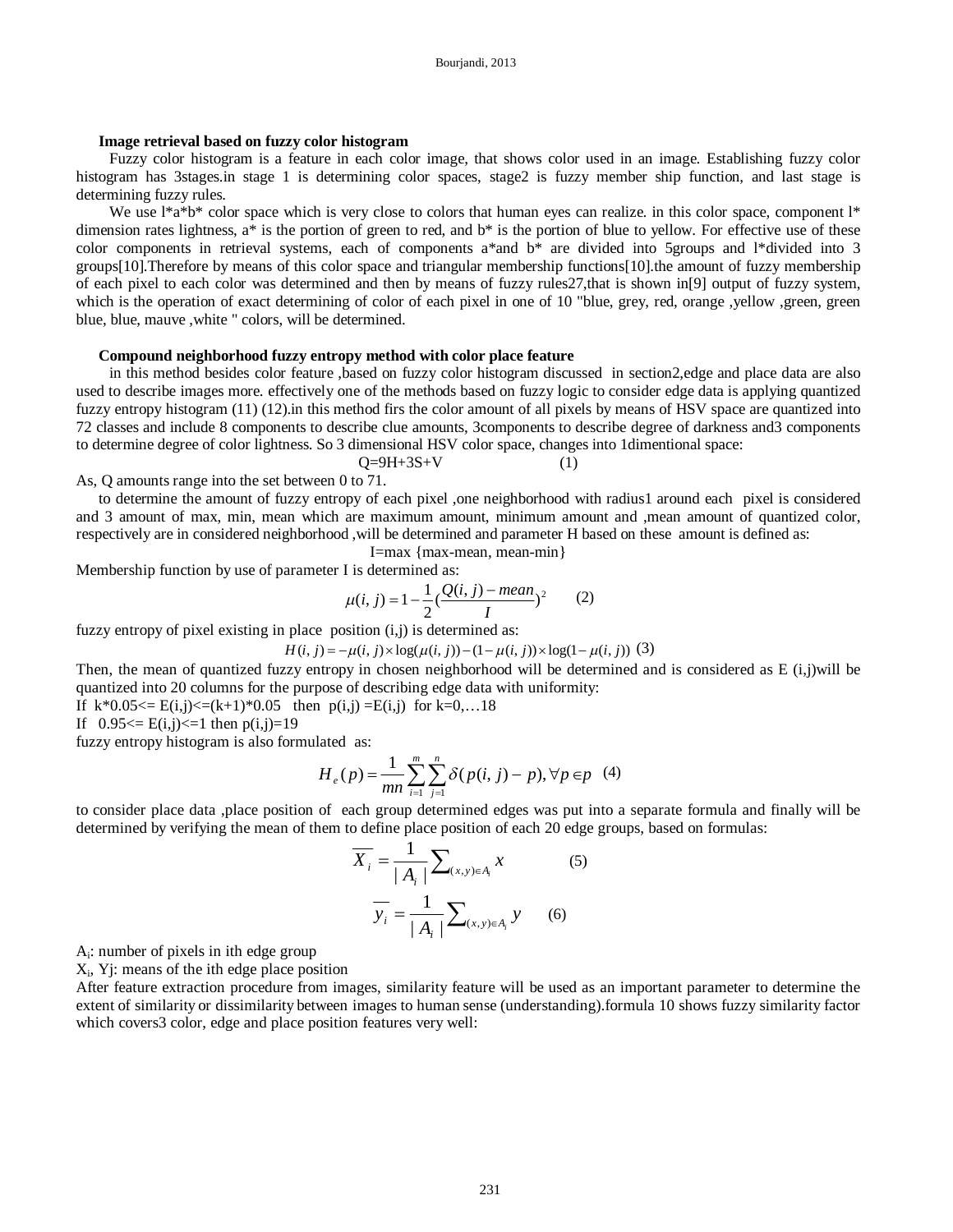$$
\begin{aligned}\n&\sin(q,t) = \frac{\sum_{i=1}^{N} \min(H_c^q(i), H_c^t(i))}{\min(\sum_{i=1}^{N} H_c^q(i), \sum_{i=1}^{N} H_c^t(i))} \\
&+ (1 - (\sum_{k \in \mathcal{Q}} \frac{|H_c^q(k) - H_c^t(k)|}{1 + H_c^q(k) + H_c^t(k)} \times \sqrt{\frac{(\overline{x_q(k)} - \overline{x_i(k)})^2 + (\overline{y_q(k)} - \overline{y_i(k)})^2}{2}}))\n\end{aligned}\n\tag{7}
$$

H (i): ith column of fuzzy color histogram

H (k): kth column of quantized fuzzy entropy histogram (edge) of query image.

 $X<sub>q</sub>$  (k), Yq (k): mean of place position of kth column of quantized fuzzy entropy histogram (edge) of query image.

### **Fuzzy edge finder and trum color histogram**

with regard to the fact that usually similar images have similar backgrounds, we tried to categorize pixels into 5classes including one background and4 edge classes in our suggested method by use of fuzzy and competitive fuzzy edge rules, so a estimation of different objects and background within images was established [13].grouping pixels in their classes by use of competitive fuzzy edge finder method includes following stages:

Stage one:

A group of parameters w, lo, hi are determined by user. Parameters hi, lo that represent maximum and minimum and minimum limits of total differences amplitude in determined directions will be used to element center of each class. For example center of background class is shown as: Co= (lo, lo, lo, lo). Width parameter is radius of fuzzy group membership function.

Stage two: in this stage, for each pixel we will consider, 3\*3 neighborhood around the center pixel P5 as follow as its clear in figure, edges appear in 4 directions.

4 directions were as d1, d2, d3, d4 and show the total amplitude changes in grey surfaces between P5 and its neighbor in4 different directions and as an example d1 are formulated as follow:

$$
d1 = |p1-p5| + |p9-p5|
$$
 (Direction 1) (8)

Therefore for each pixel one 4dimensional feature vector as  $X = (d1, d2, d3, d4)$  is considered, that shows total differences amplitude at 4 directions on the neighborhood of central pixel [7][3].

Stage three:

Now by use of fuzzy categorizer, each pixel during processing is categorized in one of the each class. Six classes are used in this algorithm.

As class 0 is related to background pixels and each of 4 remained classes is related to edge pixels in one of 4 dimensions, and next class is related to noisy pixels. The center of each class is determined by use of the amount of hi, lo.the degree of each pixels membership in ith class is determined as follow:

$$
\mu_i(x) = \max \left\{ 0, \frac{1 - ||x - c_i||^2}{w^2} \right\} (9)
$$

Membership function used above is going (Gaussian) membership function.

Finally maximum amount will be identified amount belonging amounts, and the pixel under process is considered as member of that class stage four: in this stage because all pixels in image were categorized in previous stage ,with considering competitive rules ,each pixel that is a member of edge classes ,was compared to its neighbor pixels in edge class in opposite direction to choose the most suitable pixel as edge. this stage results in thick edge become thin[4].

An example of these rules is as follow:

1) if X is a member of class 0(background),then ,the pixel will be white.

2) if X is a member of edge class 1 then competes to neighbor pixels at direction 3,and if it win, it will be back ended as edge ,otherwise it would be white.

3) if  $X$  is a member of class 5(noisy pixels), then the pixel would be white.

Now for each class we will determine fuzzy feature vector which including color, place position.

Fuzzy color histogram is a feature in any color image, that shows color used in an image. Human eyes see the results of different colors combinations as a unite color, but is not able to recognize percent of combined colors. But we understand accurate color of each pixel only when we analyze its color exactly and determine its different colors percents. In printing industry a method called trum is applied in which combination percents of 4 main colors, beryl ( Bluish green), purple, yellow and black are used to make desired color is determined accurately. Colors variety and their clearance suggest high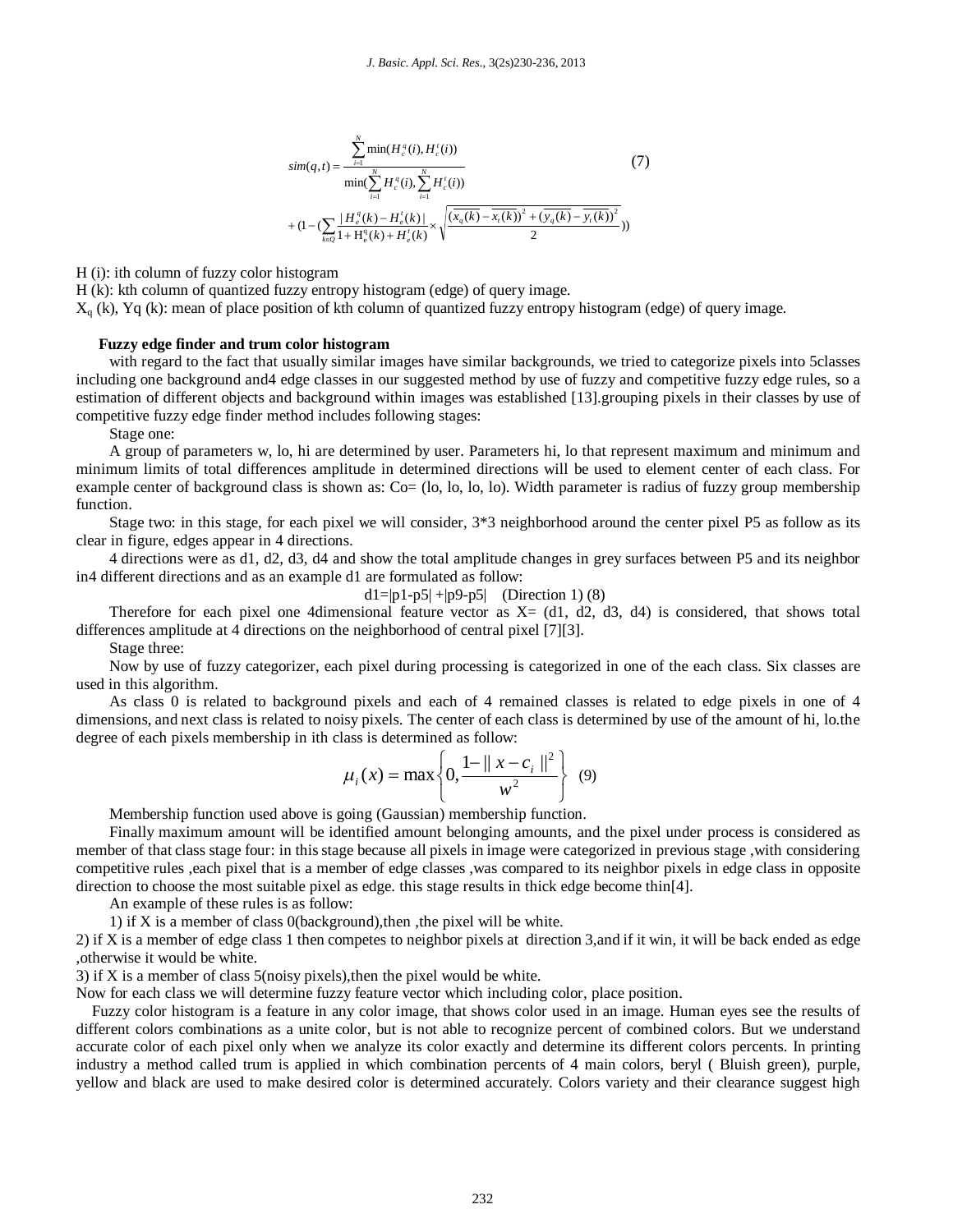accuracy of trum method for determining different colors.

So we applied trum method to determine fuzzy color histogram, for this purpose we use CNYK color space. This color space consists of four main colors, yellow, purple, beryl and black. It is clear from figure 1[color hexagon] that colors yellow, purple and beryl complete colors blue, green and red (magenta). To determine yellow, purple and beryl color amounts by means of RGB color spaces, first we should normalize color amounts in RGB space which is between 0 to 255 and then we will determine CMY color amounts from equation below:



*Figure1. color hexagon*

We use tension dimension (1) in HIS color space to determine black color which include K dimension in CMYK color space. Therefore we should find color factorial vector to determine yellow, purple, beryl and black color amount percents. Then accurate color of each pixel will be determined by means of each pixel color factorial vector and fuzzy rules shown in table I. So, each pixel belongs to one of the 10 colors including black, gray (cyan), red (magenta),orange, yellow, green, beryl, blue, purple and white will be categorized. Konstantinidis suggested a method called "fuzzy color histogram in space L\*a\*b\* in 2005. But in this method problem of extra overlapping or lack of overlapping happens in many columns of histogram, because of applying inappropriate rules and thus does not result in a suitable color histogram for image. [21]. The query image and result of trum color histogram for it are shown in figure 2. This image is representative of a group of similar images in database, histogram columns shown in figure 2 include, white, purple, blue, beryl, green, yellow, orange, red(magenta), gray(cyan) and black. In image 2b, columns 1, 4 and 5 contain more pixels in comparison to other columns. Because these 3 columns contain black [background], orange [sky] and yellow [sun].



*Fig. 2.(a) second query image, (b) Eten fuzzy color histogram*

Like equation 8 and 9, the mean of place position of pixels in each class are used as place data besides clue feature. As this fuzzy feature vector in each image, includes color, place position. Thus suggested fuzzy similarity factor, by means of these three fuzzy features, determines degree of similarity and dissimilarity to different images accurately. Equation 17 illustrates suggested fuzzy similarity factor:

(1)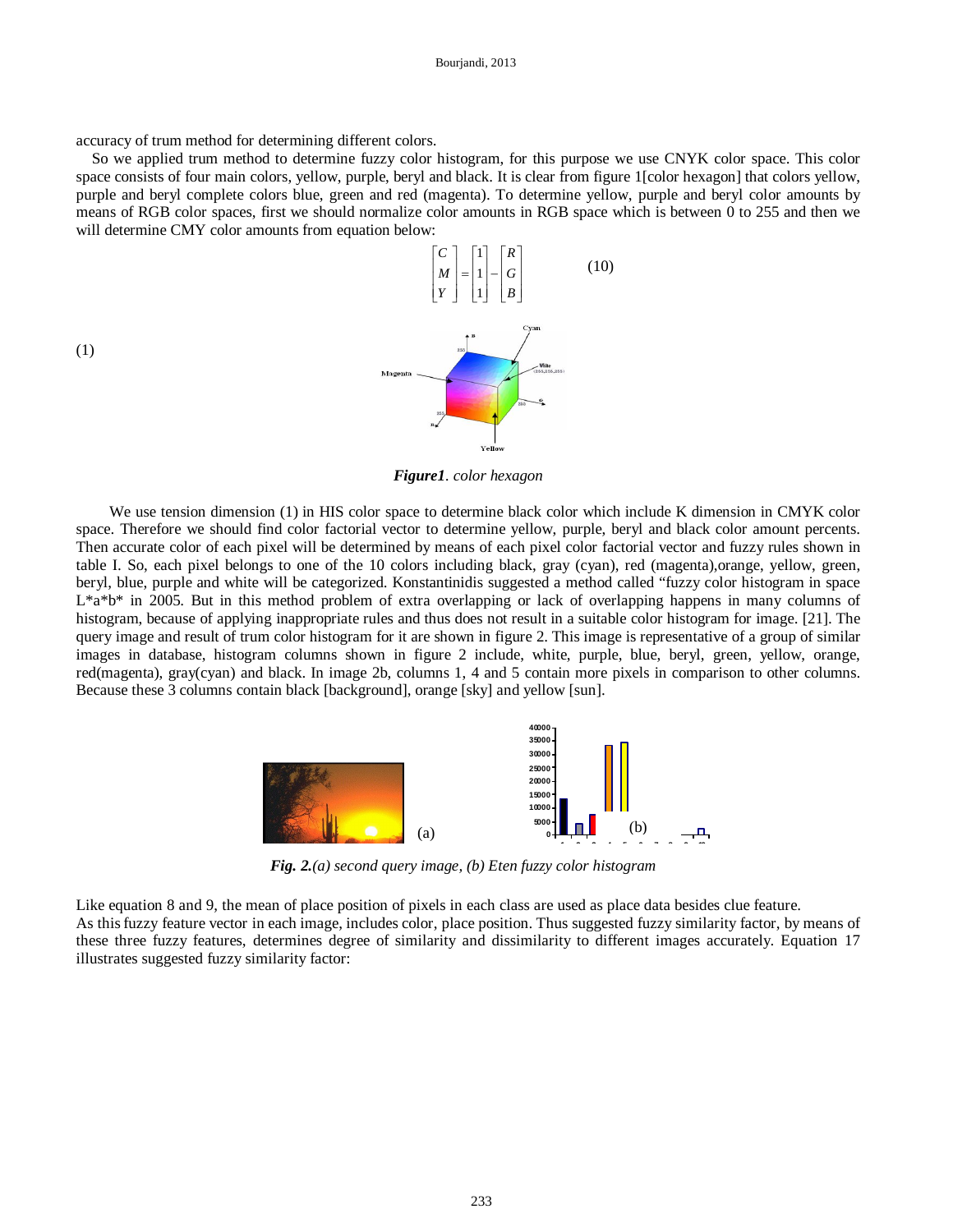$$
sim(q,t) = \sum_{i=1}^{5} \frac{\sum_{j=1}^{N} \min(H_c^{q_i}(j), H_c^{t_i}(j))}{\min(\sum_{j=1}^{N} H_c^{q_i}(j), \sum_{j=1}^{N} H_c^{t_i}(j))}
$$
(11)  

$$
\times (w_i) \times (1 - (\sqrt{\frac{(x_{q_i} - \overline{x_{t_i}})^2 + (\overline{y_{q_i} - \overline{y_{t_i}}})^2}{2}})))
$$

H (i): ith column of fuzzy color histogram

H (k): kth column of quantized fuzzy entropy histogram (edge) of query image.

 $X_a$ 1,  $Y_a$ 1: mean of place position of ith class of query image

W<sup>i</sup> : degree of importance in each class.

 $H_i$  (j): jth column of fuzzy color histogram.ith class of query image.



9 images from 11 returned images are suitable

2 images from 11 returned images are suitable



(in per groups ,initial image from left position is query image)

# **Experimental results**

We used 3000 images in size of 384\*236 in our tests which includes 30 different image groups from COREL database. This data base includes different kinds of image like, flower, view, house, mountains, sea, sky ,sunset, fruit, public places, and fire work. All tests were done on text software and process or 3500 and 1G memory. To measure quality of retrieval effects of suggested algorithm in this paper. Called "fuzzy edge and Trum fuzzy color histogram"3000 image from COREL database were used. 4 images were randomly selected as query and with concepts of sea, building, flower and sunset. We determined, the accuracy of results based on retrieved images by system, for each query image. The results of 11retrieved images for each query image by means of suggested method in this paper and" compound neighborhood fuzzy entropy with color place feature "method that is better than fuzzy entropy histogram method are shown in figure 3. It is clear from figure 3 that the result of suggested method in this paper is much more eligible for query, than different concepts. our suggested method in this paper have more satisfying for "flower" image. While ,compound method results in appropriate images (with less similarity Our method has better result for "building" and "sunset" queries than compound method because of uniformity of competitive fuzzy edge finder and Trum fuzzy color. Besides color and place data in image retrieval system.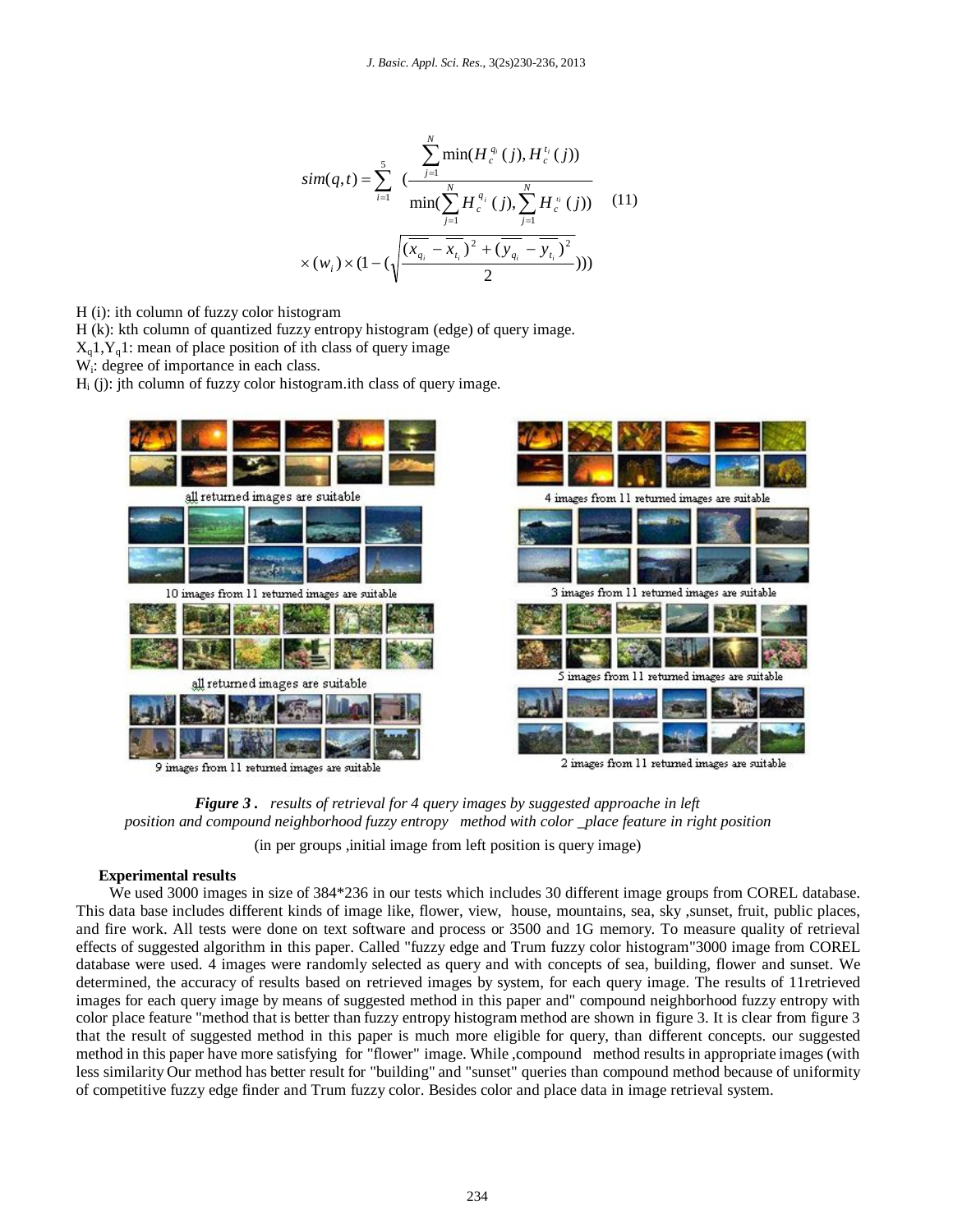Database used in this paper, contains 50 groups, and each group contains 100 images, as each group has its own concepts. We used 150 images as query, 20 images as retrieval images which retrieve by system, to compare three methods. Table 1 shows details of comparison between different groups and shows methods as mean of retrieval accuracy. Based on this table, it is clear that our suggested method in all image groups is much better than two other methods, as it increased retrieval accuracy mean to33.30 percent more than compound method and to 59.98 more than fuzzy color histogram method.

Fore determining total retrieval accuracy, we have continued tests with additional images which were retrieved by retrieval system. Figure 4 illustrates comparison of total retrieval accuracy Mean of 6 different image group based on 20 to 100 Retrieved images by system and by means of three described methods on3000 images from COREL database by means of 150 query images. It is clear in figure 4 that our suggested method for any number of retrieved images from 20 to 100 is the best methods with the highest total retrieval accuracy.Based on all tests done and processing the results ,we can say that fuzzy color histogram only consider whole distribution of colors in image and doesn't consider any place data and relative position of objects in image. which caused in low efficiency of this method.

| <b>Group of</b><br><i>images</i> | <b>Proposed</b> | Combining (neighbor fuzzy entropy, color-spatial feature) | <b>Fuzzy color histogram</b> |
|----------------------------------|-----------------|-----------------------------------------------------------|------------------------------|
| <b>Building</b>                  | 0.5467          | 0.4667                                                    | 0.4133                       |
| <b>Flower</b>                    | 0.8233          | 0.6867                                                    | 0.4933                       |
| <b>Sea</b>                       | 0.8900          | 0.7633                                                    | 0.6 033                      |
| Horse                            | 0.5067          | 0.3000                                                    | 0.2367                       |
| <b>Sunset</b>                    | 0.8423          | 0.6512                                                    | 0.6123                       |
| Food                             | 0.5067          | 0.3298                                                    | 0.2376                       |
| Average                          | 0.68595         | 0.53295                                                   | 0.43275                      |

**Table1:comparison of retrieval accuracy mean for each image group by means of three described method**

Also in compound method, because determining edge feature, is based on quantized color amounts and is a parameter that is determined in a neighborhood around each pixel relatively, thus cannot be an accurate method for determining edge feature in images, but only considers an approximation in each image.

### **Conclusion**

In recent years many methods have been suggested for image retrievals based on content. All of them have tried to suggest new methods for extracting efficient features and determining optimum methods for measuring similarity between images. One of the basic problems in image retrieval methods is semantic gap between systems understanding and human understanding. As if a method (process) is able to decrease this parameter more, it is more efficient. Since by fuzzy logic, the user is able to express his needs in a natural language and use it by retrieval system, it is suitable method to remove this problem as in recent years, many method were suggested in retrieval systems, based on fuzzy logic. Fuzzy color histogram and compound neighborhood fuzzy entropy method with color\_placefeature are two methods based on fuzzy logic .which were suggested recently. Fuzzy color histogram because of doing retrieval process based on only color distribution in image and neighborhood fuzzy entropy method because of it's high dependence on quantized colors for determining edge feature, and because they are relative parameters, connot be suitable for image retrievals with complex place ornament.

To remove these problems and determining edge feature, efficiently we have suggested Trum fuzzy color feature in competitive fuzzy edge finder in this paper.

In this method, edge pixels their directions and background pixels are determined by means of competitive fuzzy edge finder algorithm based on asset of rules and comparison of each pixel with its neighbor pixels, effectively, and the similarity between different images will be determined b Means of color and place features extracted from each class .test results in this paper(tests on 3000 images from COREL database.)Shows high accuracy of our suggested method in retrieval process, as it has increased retrieval accuracy mean to 46.64 percent more than two other methods.